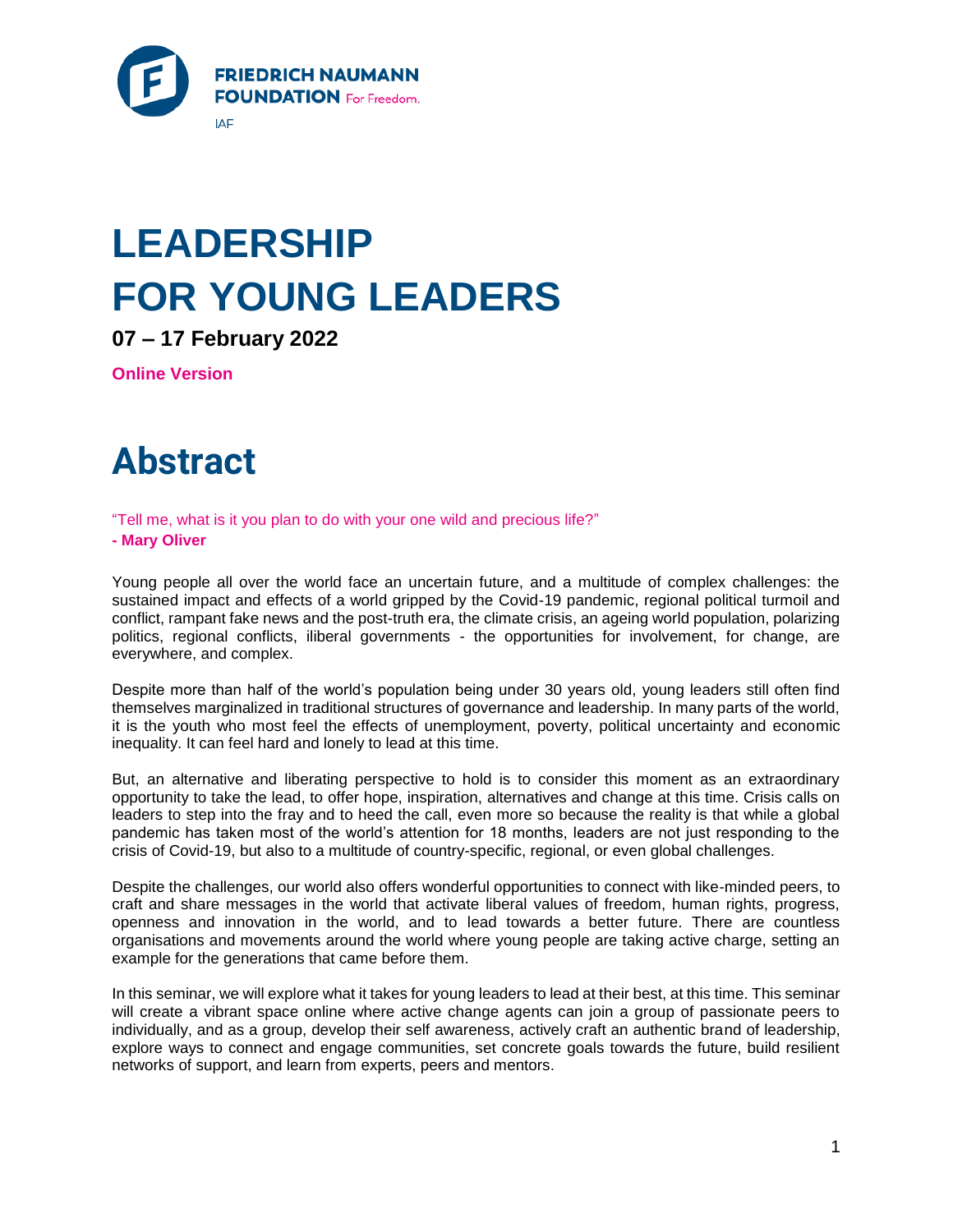### **Components:**

This seminar focuses on 3 interwoven components:

### **1. The way of being a young, liberal leader**

- Living liberal values in 2022;
- Connecting with the world in a time of disconnect and distraction;
- Developing a Leadership Brand built on Purpose, Vision and Values;
- Taking care of Mental Health.

### **2. Activating Your Leadership in the World**

- Communicating your Brand and Offer;
- Building a Support Network;
- Starting or Contributing to a Movement.

### **3. Experiencing Leadership and Co-creating the future**

- Learning and building confidence and experience through gamified skills development activities;
- Learning from other young leaders and experts in political leadership or civic engagement;
- Utilising Design Thinking to redesign your leadership journey.

### **Target Group:**

This workshop is best suited for young leaders who are actively engaged in their organisations or communities, and who would like to deepen their self awareness and leadership skills by actively engaging with other leaders from around the world.

Individuals should have an intermediate digital proficiency, meaning they should be able to find their way around online platforms, even though prior knowledge of the platforms we'll use won't be required.

### **Requirements for Participation:**

This is an intense, participatory seminar, and so individuals should have an internet connection that can enable a stable video feed, a functioning laptop (or desktop computer), and a quiet private space from where to join the workshop without interruption. Joining from a mobile phone will not support successful participation in the seminar.

Participants will be expected to attend all the sessions of the seminar with their camera on.

This seminar will be conducted exclusively in English and will utilise platforms like Zoom, Miro, the Google Suite and Discord.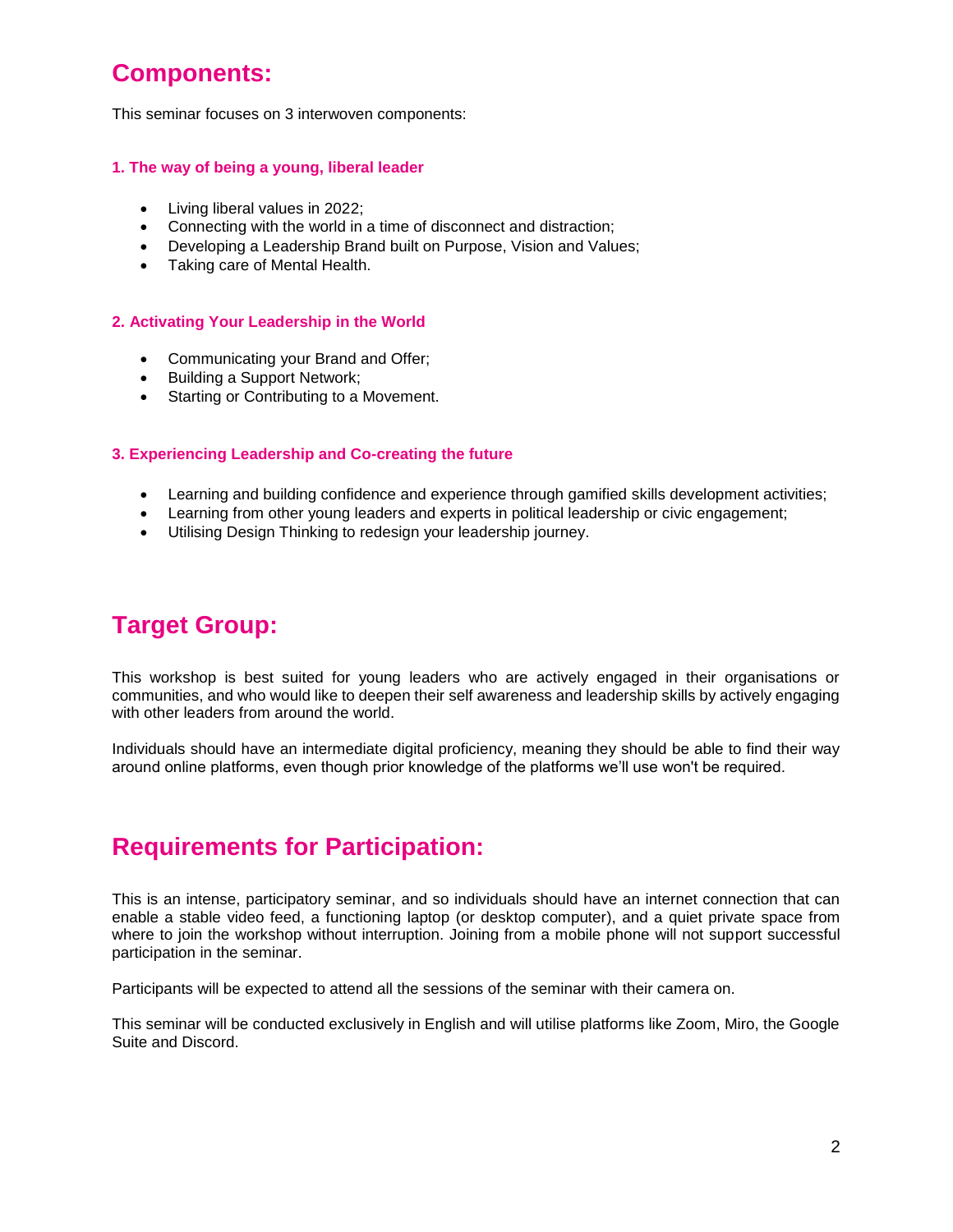### **Format:**

This workshop will run from Monday 07 February to Thursday 17 February 2022.

| Tuesday 8 February       | Global Day, 15h00 - 17h30 UTC+2                          |
|--------------------------|----------------------------------------------------------|
| Wednesday 9 February     | Day for Self-Learning, Learning Partnerships             |
| Thursday 10 February     | Regional Day, 10h00 - 12h30 UTC+2 or 15h00 - 17h30 UTC+2 |
| Friday 11 February       | Global Day, 15h00 - 17h30 UTC+2                          |
| Weekend 12 + 13 February | Free                                                     |
| Monday 14 February       | Regional Day, 10h00 - 12h30 UTC+2 or 15h00 - 17h30 UTC+2 |
| Tuesday 15 February      | Global Day, 15h00 - 17h30 UTC+2                          |
| Wednesday 16 February    | Regional Day, 10h00 - 12h30 UTC+2 or 15h00 - 17h30 UTC+2 |
| Thursday 17 February     | Global Day, 15h00 - 17h30 UTC+2                          |

Global days will run from 15h00 - 17h30 UTC+2 and require the full group's presence. During regional days, participants will be asked to choose between two regional timezone slots at 10h00 - 12h30 UTC+2 or 15h00 - 17h30 UTC+2.

The exact calendar and programme will be shared after confirmation of participation.

## **Facilitators**



### **Marike Groenewald**

Marike Groenewald is the founder of Anew, an organisational and leadership development consultancy based in Cape Town, South Africa. Holding a

Masters Degree in Law, Marike has pursued a career as a developer of people and facilitator over many years, and in various organisations. She was until 2015 employed by a political party as the Executive Director of Development and Learning. In this role, Marike was responsible for the development and learning needs of almost 700 members of staff and nearly 2000 public representatives. In November 2016, Marike graduated as an [Ontological Coach through Australia's Newfield](http://www.newfieldinstitute.com.au/html/ontological_coaching.html)  [Institute.](http://www.newfieldinstitute.com.au/html/ontological_coaching.html) Marike's professional focus, interest and experience lie in the fields of leadership development, specialist and niche leadership programme design and consulting, organisational change, advanced personal and team development, facilitation and coaching. Marike is an accredited facilitator of the [Thinking](http://www.timetothink.com/)  [Environment](http://www.timetothink.com/) and is passionate about creating a space where individuals can think at their best, and for themselves with ease, courage and freedom. In 2015, Marike was selected as one of th[e Mail and Guardian's](http://200ysa.mg.co.za/2015/blog/marike-groenewald/)  [200 young South Africans.](http://200ysa.mg.co.za/2015/blog/marike-groenewald/) She is a fellow of the [2016](http://westerwelle-foundation.com/en/events/review/young-founders-conference-2016/)  [Westerwelle Foundation's Young Founders Programme](http://westerwelle-foundation.com/en/events/review/young-founders-conference-2016/) and in 2018 Marike presented a TEDx talk in Germany on [courage.](http://www.youtube.com/watch?v=JQvHd52k_A4) Marike works with leaders, start-ups, political parties, think tanks, NGOs, and companies around the world and regularly facilitates seminars at the International Academy for Leadership in Germany.



### **Clinton du Preez**

Clinton discovered his passion for developing teams and individuals at the Democratic Alliance (DA), South Africa's

Official Opposition. Working in the Party's Development and Learning Department for a couple of years, Clinton designed and implemented development opportunities for public representatives (from local Councillors to Members of Parliament) to staff members of the Party (ranging from Call Centre Agents to Senior Executive Directors). In 2018 he was appointed the Deputy National Campaign Manager: Training for the Party's 2019 general election campaign. In this role, he was responsible for driving the systematic recruitment and training of over 50 000 party volunteers across the country, and training the Party's top political leaders in debates and media interviews.

Clinton is currently based in Cape Town as an associate at Anew, an organisational and people development consultancy. Having designed and facilitated a number of Design Thinking workshops over the years, Clinton honed his Design Thinking facilitation skills through the [Design Thinkers Academy](https://www.designthinkersacademy.com/) in Amsterdam in 2020. Drawing on his experience, therefore, in politics, leadership development and Design Thinking, he works with NGOs, political parties, government institutions and companies across the world, focusing on strategy, capacity building, team development and strengthening structures. He also regularly facilitates seminars at the International Academy for Leadership in Gummersbach, Germany.